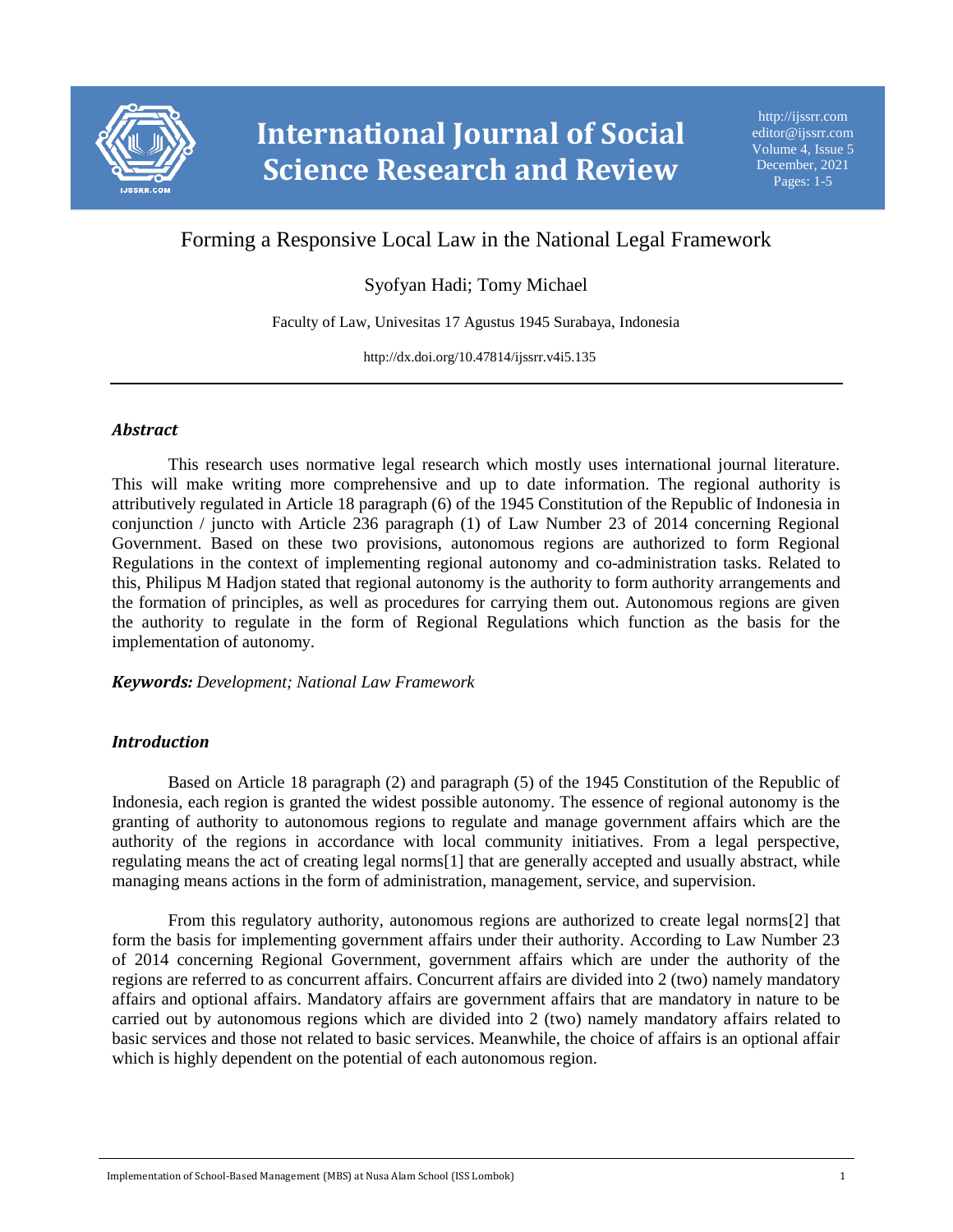

The regional authority is attributively regulated in Article 18 paragraph (6) of the 1945 Constitution of the Republic of Indonesia in *conjunction / juncto* with Article 236 paragraph (1) of Law Number 23 of 2014 concerning Regional Government. Based on these two provisions, autonomous regions are authorized to form Regional Regulations in the context of implementing regional autonomy and co-administration tasks. Related to this, Philipus M Hadjon stated that regional autonomy is the authority to form authority arrangements and the formation of principles, as well as procedures for carrying them out.[3]

Regional authority in the formation of Regional Regulations is attribution authority, but its position is not as *main legislation*. Regional regulations are more *delegated legislation* than the existing provisions in the *main legislation* (laws). Theoretically, this is because in a unitary state there is no delegation in making legal norms that bind citizens. The authority to make state legal norms is single and undivided which is only held by the center in this case the House of Representatives. In line with this, HAW Widjaya stated that the main regulatory function is not included in the affairs that can be decentralized.[4] Therefore, Regional Regulations are a national legal entity with other legal products, so that they contain the meaning and consequences that Regional Regulations as *sub-ordinate legislation* must be in accordance with legal products determined by the center.

In the perspective of the welfare state, regional regulations must function as *agents of social changes,* so that they can be used as instruments to accelerate the realization of community welfare in the regions. Regional regulations should not only be instruments for autonomous regions to maintain social order that is coercive (repressive). However, Regional Regulations should be responsive by accommodating the interests of the local community, so that the Regional Regulations are sociologically accepted by the community. On the other hand, Regional Regulations should not only be formed to address temporary legal needs, but must be far-sighted. Regional regulations must accommodate the interests of the community in the future, not only the current community. Regional regulations must be conceived as a way to achieve goals, not as an end. Therefore, it's necessary to draft a responsive (populist) Regional Regulation, so that it can accommodate the present and the future while remaining within the framework of national law.

#### *Research Method*

This research uses normative legal research which mostly uses international journal literature. This will make writing more comprehensive and up to date information.[5]

## *Experiment and Result*

#### **The Position of Regional Regulations in the National Legal System**

As explained above, autonomous regions are given attributive authority to form Regional Regulations with the main function as the basis for implementing autonomy. Regional autonomy and regional regulations are like two sides of a coin that cannot be separated. The authority to form regional regulations exists because regions are given regional autonomy. Thus, regional regulations are one of the essence of regional autonomy.

Regarding the position of Regional Regulations in the national legal system, it can be seen in Article 7 paragraph (1) of Law Number 12 of 2011 concerning the Establishment of Laws and Regulations which regulates the hierarchy of laws and regulations. The hierarchy of laws and regulations in the Article is as follows: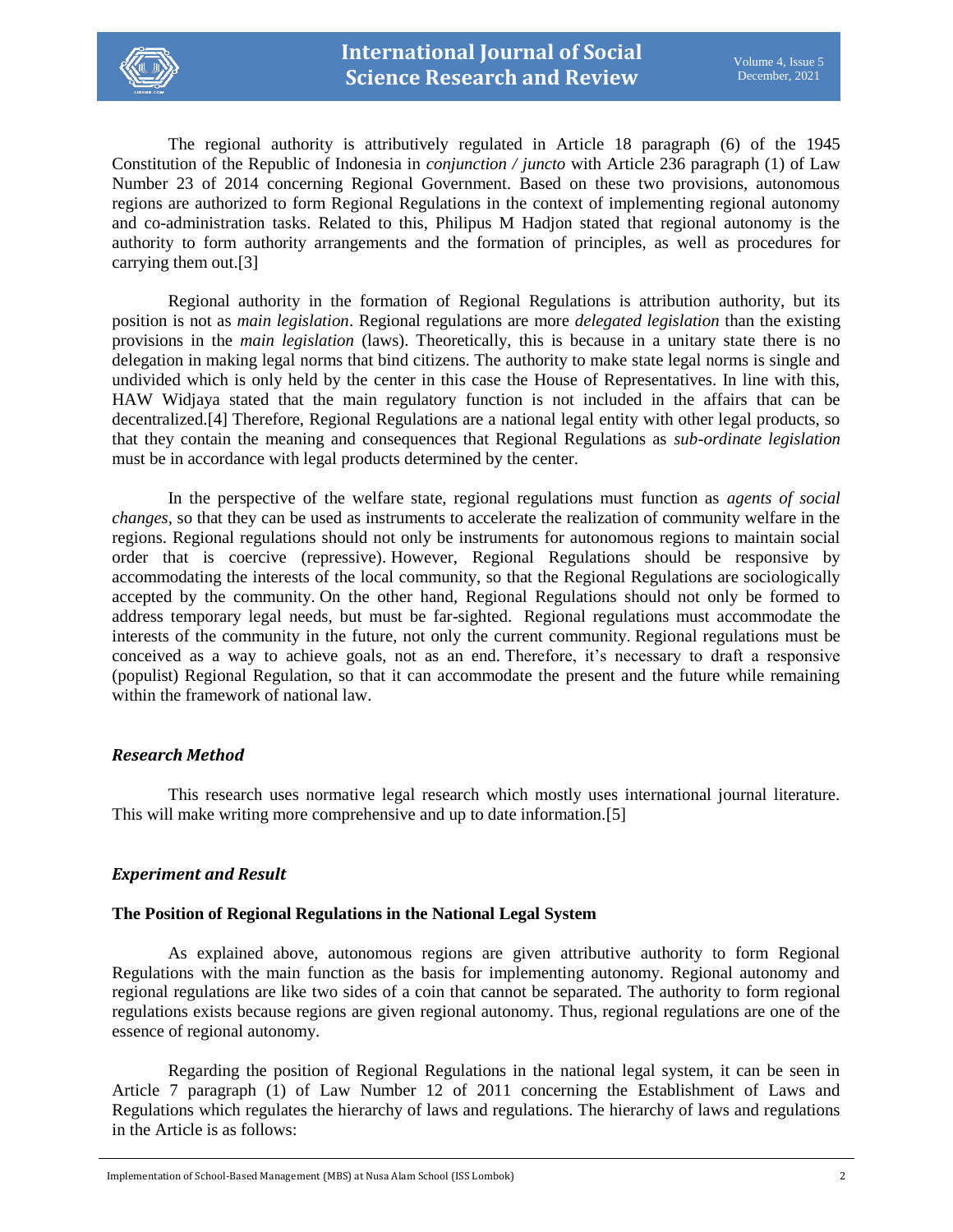

- a. The 1945 Constitution of the Republic of Indonesia;
- b. Decree of the People's Consultative Assembly;
- c. Laws / Government Regulations in Lieu of Laws;
- d. Government Regulations;
- e. Presidential Decree;
- f. Provincial Regulations; and
- g. Regency /City Regional Regulations.

Regarding the position of Regional Regulations in the hierarchy above, the author provides the following:

- 1. The power to bind laws and regulations in accordance with their hiearachy. The legal implications are (1) Regional Regulations must use higher norms as the source of the formation of their content, and (2) Regional Regulations as lower norms must not conflict with laws and regulations a higher invitation (higher norm).
- 2. Although the authority to form Regional Regulations is the attribution authority, the position of Regional Regulations is highly dependent on higher laws and regulations. The juridical validity of Regional Regulations is highly dependent on higher legislation. Changes in the legal politics of the Central Government through changes to laws and regulations, will have a broad impact on Regional Regulations.
- 3. Regional Regulations are divided into 2 (two) namely Provincial Regulations and Regency/City Regional Regulations. These provisions place Provincial Regulations in a higher position than Regency/City Regional Regulations. Such an arrangement will have legal implications in the form of (1) reducing the autonomy possessed by the Regency/City. As if the autonomy possessed by the Province is stronger than the autonomy of the Regency/City, (2) Regency/City Regional Regulations may not conflict with the Provincial Regulations. With this concept, Provincial Regulations are a source or reference for Regency/City Regional Regulations even though the authorities in concurrent affairs are different between Provinces and Regencies/Cities. In the future, this provision needs to be amended because it's not in accordance with the principle of regional autonomy and in practice it creates legal confusion and uncertainty.

#### **Preparation of Responsive Regional Regulations**

Etymologically, the Indonesian Dictionary defines the term responsive as "responsive; moved; is reacting (not ignorant).[6] According to the Cambridge Dictionary, the term responsive is defined as *"saying or doing something as a reaction to something or someone especially in a quick or positive wayquick to act, esp to meet the needs of someone or something".*[7] Thus, responsiveness can be interpreted as an attitude or quick action to answer someone or meet someone's needs. In law, responsive law was first popularized by Phillippe Nonet and Phillip Selznick. There are 3 (three) legal models in society, namely "(1) *law as the servant of repressive power*, (2) *law as a differentiated institution capable of taming repression and protecting its own integrity*, and (3) *law as a facilitator of response to social needs and aspiration"*.[8] The first model is called repressive law because *"law is subordinated to political power".* The second type is called autonomous law because it's *"law independent of politics; separation of power".* While the third type is referred to as responsive law because it's *"legal and political aspiration integrated; blending of powers".*[8]

The essence of responsive law is the creation of substantive justice, not on formalistic justice or procedural justice. For this reason, public participation in making legal products is absolute. Community participation is opened as wide as possible. The more public participation in making a legal product, it can be guaranteed that the legal product will be more responsive, because it's based on the values that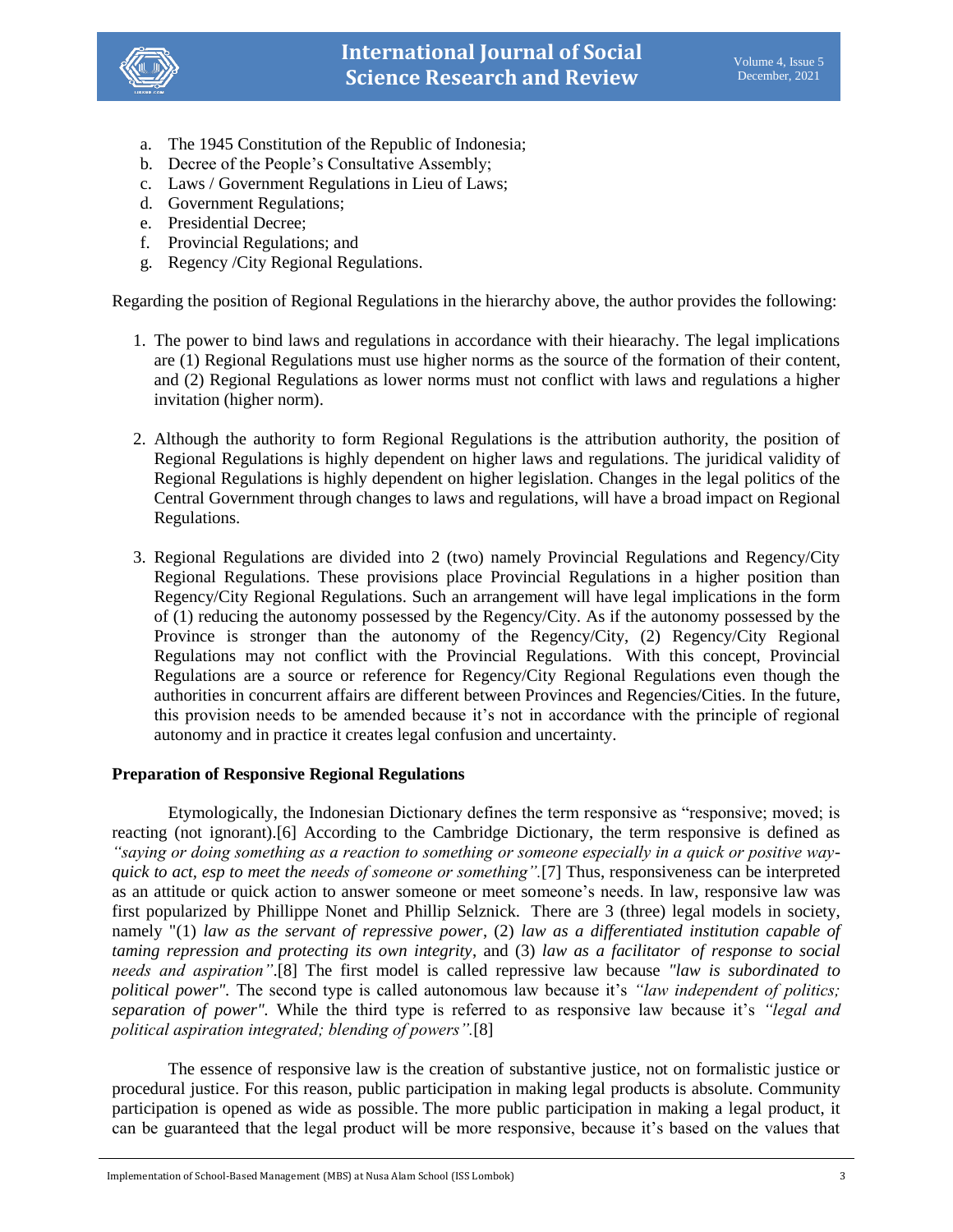

exist in society. With this broad community participation, obedience to the law is based on awareness, not based on fear of sanctions threatened by the authorities.[9]

From the explanation above, the question will arise how to formulate a regional regulation that is responsive but still within the framework of national law? There are at least 3 (three) ways to prepare responsive Regional Regulations, namely as follows:

- a. Prioritizing the principle of openness and the principle of community participation.
- b. Exploring the noble values that live and are adhered to by the local community.
- c. It must be based on and adequate academic assessment that is sourced from a scientific research.

#### **Prioritizing the principle of openness and the principle of community participation.**

Article 5 Number 12 of 2011 concerning the Establishment of Legislation determines one of the principles of establishing good legislation *(beginselen van behoorlijke regelgeving)* is the principle of openness. Based on this principle, the process of drafting Regional Regulations starting from planning, preparation, preparation, and discussion must be transparent and open. The public must be given the widest possible access and opportunity to provide input, criticism, and suggestions in the process of drafting Regional Regulations. Therefore, regional regulations can be said to be of high quality if they involve community participation in their preparation. On the other hand, the preparation of Regional Regulations which is only based on the closed political agreement of its constituents, by ignoring or closing community participation, is a Regional Regulation that is not qualified.

Actually, normatively, Article 96 of Law Number 12 of 2011 concerning the Establishment of Legislations has given the community the right to participate in the preparation of Regional Regulations. However, this participation is still formal, procedural and symbolic, because in practice whether the results of participation are included by the makers of Regional Regulations as legal norms or not is difficult to track. In the future, it is necessary to regulate substantive community participation so that the preparation of Regional Regulations becomes responsive to realize justice for the people in the region.

#### **Exploring the Noble Values That Live and Are Adhered to by the Local Community**

One of the contents of the Regional Regulation is the content material in order to accommodate the special conditions of the region. This is related to the "can be implemented" principle. The characteristic of responsive Regional Regulations is that in their implementation, community obedience to Regional Regulations is not based on coercion from regional institutions, but is based on awareness, so that obedience arises from personal self. Therefore, in order to realize a responsive Regional Regulation, special regional conditions (local customs) need to be accommodated so that the Regional Regulation can be implemented. However, it should also be considered, that in accommodating the content of a Regional Regulation based on conditions of regional specificity, it must be based on national law, if the specificity of the region is contrary to national law, then it cannot be used as material for the content of Regional Regulations.

#### **Must be Based On an Adequate Academic Assessment Sourced from A Scientific Research**

To support the two things above, it is necessary to compile a responsive Regional Regulation within the framework of national law, supported by an academic text sourced from the results of scientific research. For this reason, Article 56 paragraph (2) of Law Number 12 of 2011 concerning the Establishment of Legislations has required that the preparation of Regional Regulations must be